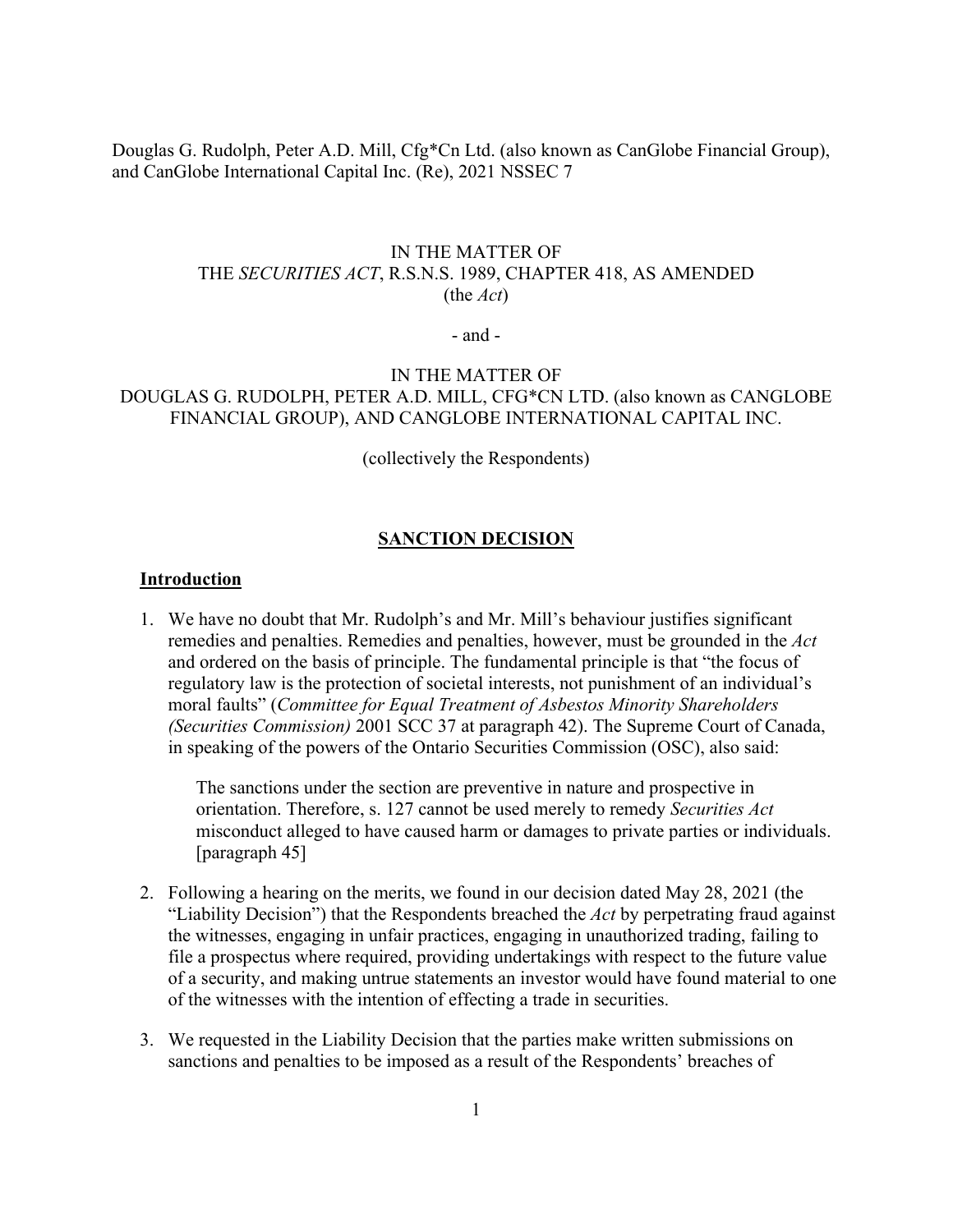securities laws. The Director of Enforcement of the Nova Scotia Securities Commission (Enforcement) requested the following order:

- a. Pursuant to section 134(1)(a)(i) of the *Act*, the Respondents shall comply with Nova Scotia securities laws;
- b. Pursuant to section 134(1)(b)(ii) of the *Act*, trading in any securities and derivatives by the Respondents shall cease permanently;
- c. Pursuant to section 134(c) of the *Act*, the exemptions contained in Nova Scotia securities law shall not apply to the Respondents permanently;
- d. Pursuant to section 134(1)(d)(ii) of the *Act*, Rudolph and Mill are prohibited permanently from becoming or acting as a registrant, investment fund manager, or promoter;
- e. Pursuant to section 135 of the *Act*, Rudolph shall pay an administrative penalty to the Commission of \$1,800,000;
- f. Pursuant to section 135 of the *Act*, Mill shall pay an administrative penalty to the Commission of \$600,000;
- g. Pursuant to section 135A of the *Act*, Rudolph shall pay costs in connection with the investigation and conduct of this proceeding in the amount of \$52,000; and
- h. Pursuant to section 135A of the *Act*, Mill shall pay costs in connection with the investigation and conduct of this proceeding in the amount of \$17,500.

### **Participation in the Hearing**

- 4. The Respondents have largely ignored the Commission's jurisdiction and authority in these matters. Collectively, they have steadfastly refused to engage in the proceedings except to employ delay tactics or to reject responsibility.
- 5. Counsel for Peter Mill received notice of these proceedings, but Mr. Mill did not participate in the hearing of this proceeding against him and Mr. Rudolph at all and did not respond to the invitation to make submissions on the sanctions to be imposed on him arising out the Liability Decision. We decided to proceed through this last step without Mr. Mill's participation. Mr. Rudolph did, however, make a 21-page written submission on sanctions. We will address his submissions later in this Sanction Decision.
- 6. Neither corporate Respondent has ever responded to any notice of any of the previous proceedings in this matter and, as noted in the Liability Decision, the companies appear never to have had a legitimate business purpose and are long struck from the Registry of Joint Stocks. Although there is limited practical value in sanctioning these defunct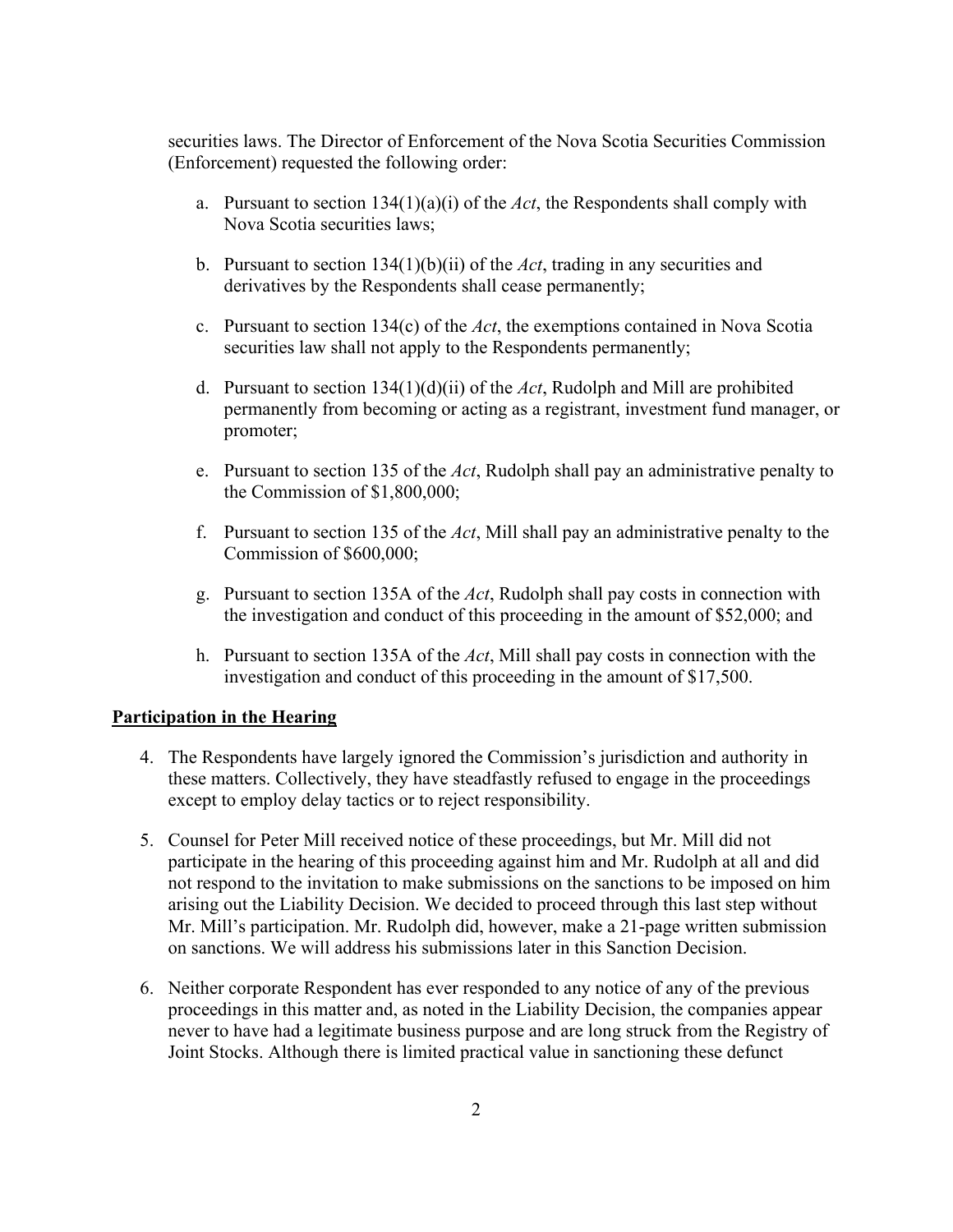corporate entities, to the extent that there were findings against them, we assess the sanctions outlined below.

### **Penalty, Sanctions and Costs**

7. Enforcement seeks an order of the Commission for sanctions, for an administrative penalty and for costs.

### Sanctions

- 8. Section 134 of the *Act* provides that where the Commission considers it in the public interest, after a hearing, the Commission may make a variety of orders to prohibit the registration and participation in capital market activities including capital raising and trading. The order for sanctions sought by Enforcement would effectively ban Mr. Mill and Mr. Rudolph from market access and would prevent them from undertaking any capital market activities either for clients or in their personal capacity (the "Market Access Bans").
- 9. In *Portfolio Capital Inc*., Re, 2015 ONSEC 27, 2015 CarswellOnt 12746, the OSC relied on the earlier decision of *Mitheras* in considering similar market access bans (at paragraph 31):

The role of the Commission is to impose sanctions that will protect investors and the capital markets from exposure to similar conduct in the future. As stated by the Commission in *Mitheras Management Ltd., Re* (1990), 13 O.S.C.B. 1600 (Ont. Securities Comm.):

> The role of this Commission is to protect the public interest by removing from the capital markets – wholly or partially, permanently or temporarily, as the circumstances may warrant – those whose conduct in the past leads us to conclude that their conduct in the future may well be detrimental to the integrity of those capital markets. We are not here to punish past conduct; that is the role of the courts, particularly under section 118 [now 122] of the Act. We are here to restrain, as best we can, future conduct that is likely to be prejudicial to the public interest in having capital markets that are both fair and efficient. In doing so we must, of necessity, look to past conduct as a guide to what we believe a person's future conduct might reasonably be expected to be; we are not prescient, after all. [Emphasis in original.]

10. Market access bans are a means of achieving two objectives of both specific and general deterrence through sanctions. In *Re Bluforest Inc.* 2021 ABASC 25, the Alberta Securities Commission (ASC) found at paragraph 69 that in those circumstances, "nothing short of permanent market bans can contribute appropriately to the objectives of specific and general deterrence." In reaching that conclusion, the ASC considered both the seriousness of the misconduct and the intent to defraud as a factor in making the order at paragraph 49: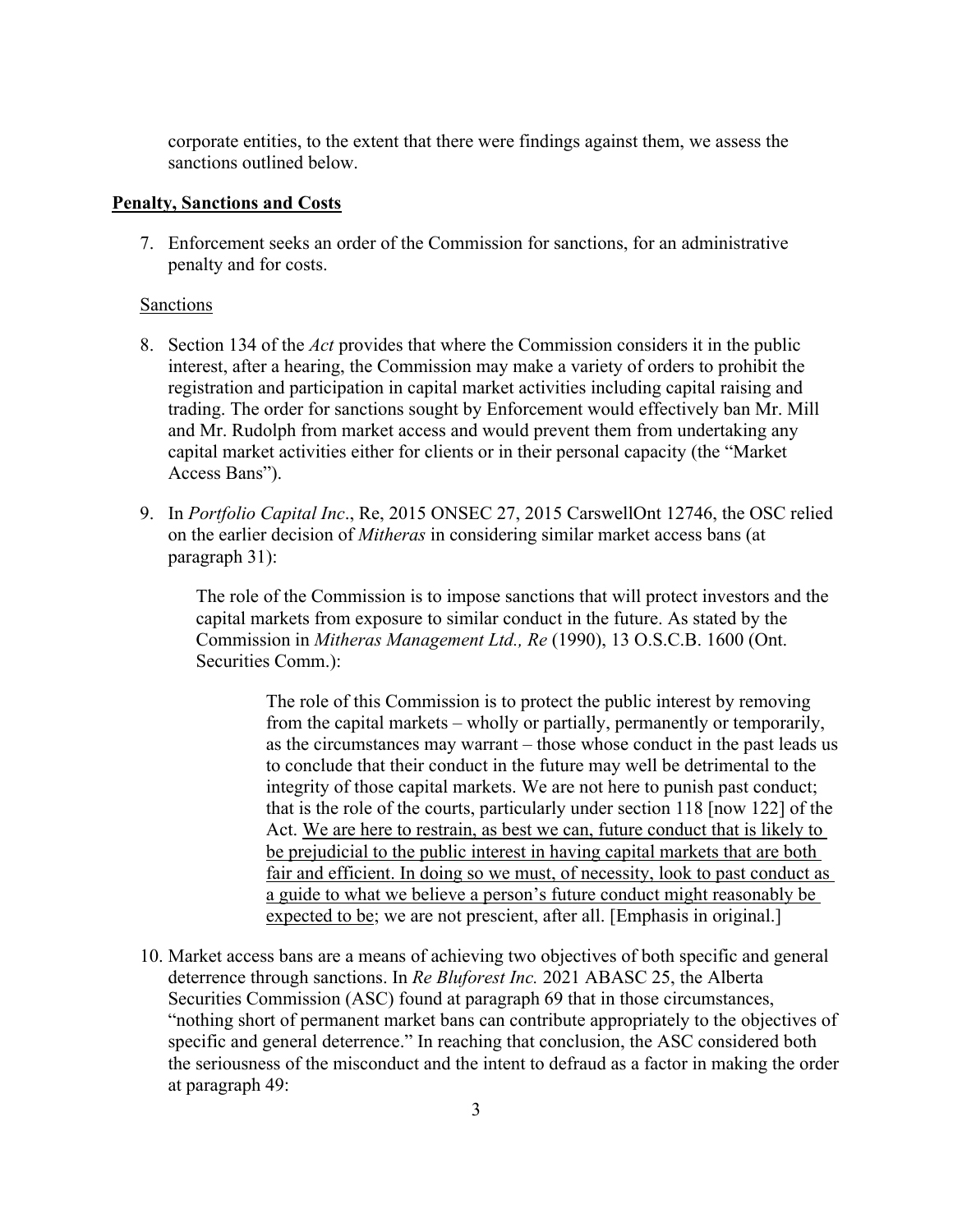The seriousness of the misconduct in this case is exacerbated by the deliberation, design and execution of an elaborate scheme extending over a long time period in several jurisdictions. These were not impulsive or inadvertent contraventions of securities laws; rather, both Can and Miller carefully conceived a multifarious stratagem to deceive the market for their personal gain. This raises grave concerns and evinces a compelling need for meaningful specific deterrence and for general deterrence directed to those who might contemplate similar behaviour.

- 11. Similarly, our Liability Decision documents serious serial misconduct by both Mr. Rudolph and Mr. Mill over a long period of time in multiple jurisdictions. Mr. Rudolph and Mr. Mill had elaborate strategies to extract the maximum amount of money from the witnesses for an investment opportunity that simply did not exist and then proceeded to maintain a ruse of a viable business for years. They collaborated to defraud the witnesses and their behaviour represents some of the most serious breaches of the *Act*. In considering the objectives of specific and general deterrence in this instance, the Commission must assess both the potential harm to the public interest if these individuals were permitted to participate in the markets once more and the message that it may send to other market participants.
- 12. Mr. Rudolph and Mr. Mill solicited and obtained substantial amounts of money from a wide range of unrelated, relatively unsophisticated people – in a word, the "public". Mr. Rudolph represents in his submissions that he was ignorant that securities laws applied and that Mr. Mark David (a lawyer with whom Mr. Rudolph dealt at the relevant times) did not advise him of them. We take Mr. Rudolph's representations with more than a grain of salt. He, on the evidence, was a competent accountant and tax advisor. He understood tax avoidance schemes and knew how to implement them. Ignorance of the law is, of course, no excuse in any event, but a reasonable person would expect that someone of his financial sophistication knows that engaging in the wholesale solicitation of money for a profitable return is subject to regulation. While Mr. Mill and Mr. Rudolph are unlikely to have paid any attention to any financial regulation, it must be made clear as general deterrence through sanctions that such transactions as they engaged in do contravene securities laws. It must also in the public interest be brought home to Mr. Mill and Mr. Rudolph through sanctions that they are not to engage in such activities, regulated or unregulated, ever again. They are to be removed from capital markets.
- 13. In the circumstances, given the extent of the fraud, the number of victims impacted and the sheer volume of breaches of securities laws in question, it is necessary and appropriate for the Respondents to be prohibited from participating in the Nova Scotia capital markets. A permanent ban on participating in the capital markets is consistent with the caselaw. We hereby order that each of the Respondents be permanently banned from trading in securities and derivatives and are prohibited permanently from becoming or acting as a registrant, investment fund manager, or promoter. We also order that the exemptions in Nova Scotia securities laws permanently not apply to the Respondents.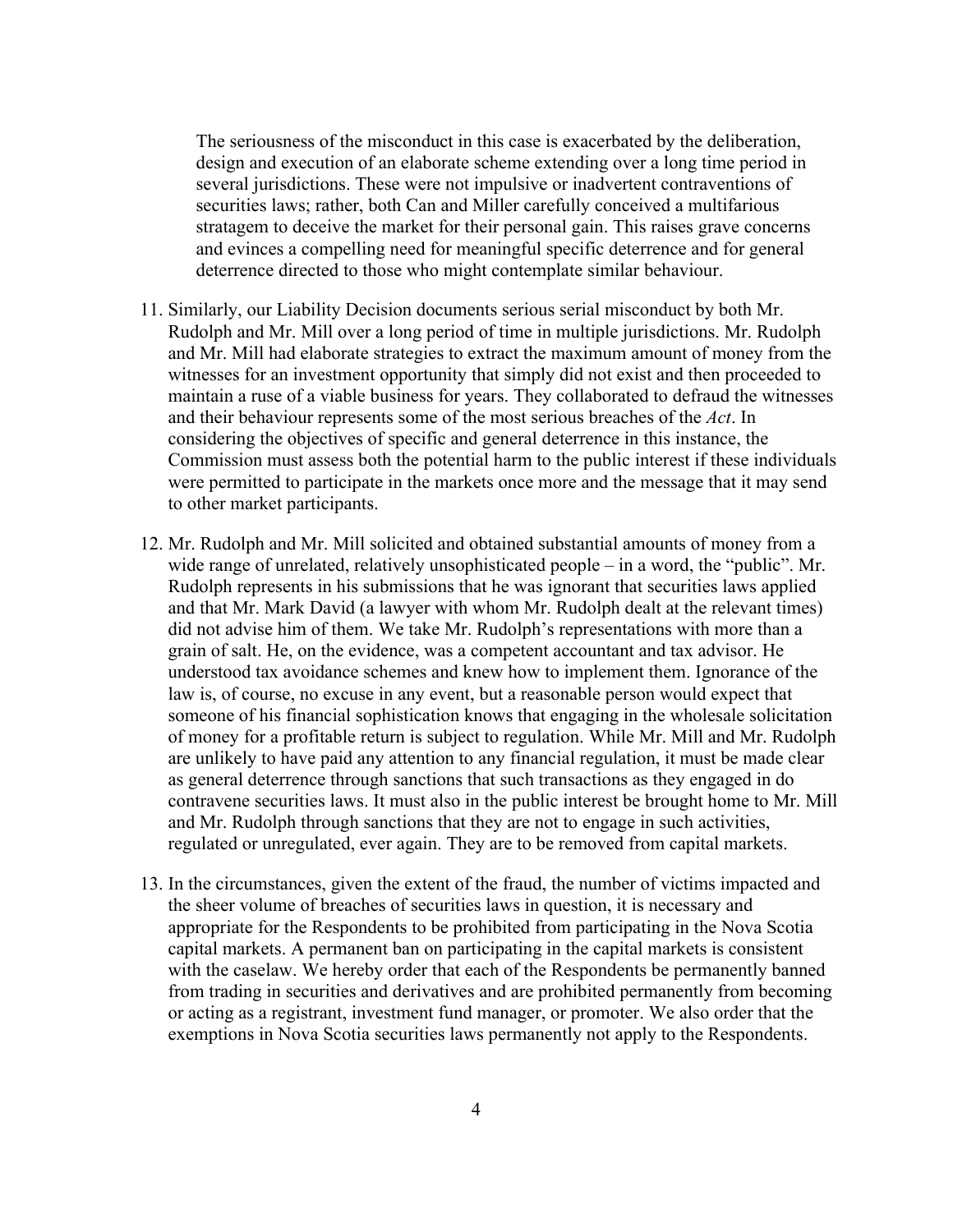### *Penalty*

- 14. In NSSC decision, *In the Matter of Electronic Benefits Inc., Everett R. Stuckless, and Advantage Financial Group Inc.* (NSSEC, 12 March 2008) (affirmed 2009 NSCA 6), the Commission laid out a non-exhaustive list of factors usually relevant to making orders under sections 134 and 135 of the *Act* as follows:
	- the seriousness of the person's conduct;
	- the harm suffered by investors as a result of the person's conduct;
	- the damage done to the integrity of the capital markets by the person's conduct;
	- the extent to which the person was enriched;
	- factors that mitigate the person's conduct;
	- the person's past conduct;
	- the risk to investors and the capital markets posed by the person's continued participation in the capital markets;
	- the person's fitness to be a registrant or to bear the responsibilities associated with being a director, officer or advisor to issuers;
	- the need to demonstrate the consequences of inappropriate conduct of those who enjoy the benefits of access to the capital markets;
	- the need to deter those who participate in the capital markets from engaging in inappropriate conduct; and
	- orders made by the Commission in similar circumstances in the past.
- 15. Our Liability Decision details the seriousness of the Respondents' conduct and the harm suffered by the witnesses that came forward and participated in the hearing. We also know that there are other potential investors who were solicited by the Respondents to participate in the fraudulent CanGlobe scheme who may have also suffered losses. Our Liability Decision also documents other tax schemes promoted by Mr. Rudolph which also caused some of the witnesses to suffer additional losses. Some of the factors listed above will be addressed by the Market Access Bans, but others may be more properly addressed by administrative penalty and other financial sanctions.
- 16. Section 135 of the *Act* states that:

Where the Commission, after a hearing,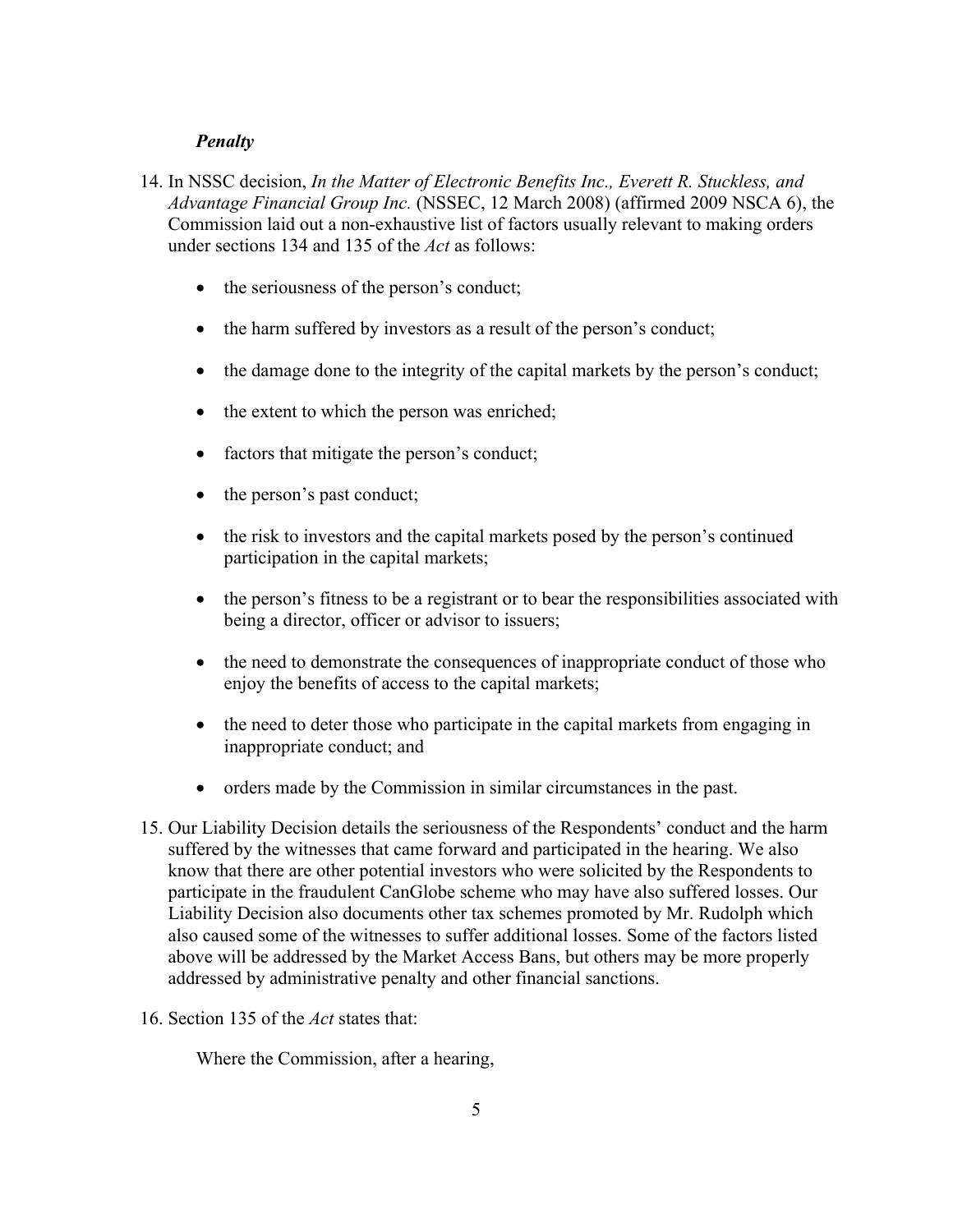(a) determines that

(i) a person or company has contravened or failed to comply with any provision of Nova Scotia securities laws, or

(ii) a director or officer of a person or company or a person other than an individual authorized, permitted or acquiesced in a contravention or failure to comply with any provision of Nova Scotia securities laws by the person or company;

and

(b) considers it to be in the public interest to make the order,

the Commission may order the person or company to pay an administrative penalty of not more than one million dollars for each contravention or failure to comply.

- 17. Enforcement submits that it is in the public interest that an administrative penalty in the amount of \$1,800,000 be issued against Mr. Rudolph. Enforcement also submits that it is in the public interest that an administrative penalty in the amount of \$600,000 be issued against Mr. Mill. In making this submission, Enforcement relies upon the Commission's decision in *In the Matter of Quentin Earl Sponagle and Trevor Wayne Hill* (NSSEC, 4 August 2011).
- 18. Enforcement notes that the relevant administrative penalty provision set out in section 135 of the *Act* has been amended three times over the course of the conduct in question resulting in three different maximum penalty amounts for different time frames. From 1990 to 2005, section 135 of the *Act* provided for a maximum administrative penalty of \$100,000 per offence. From July 29, 2005 until the current section came into force, the maximum administrative penalty was \$500,000 per offence. The current maximum administrative penalty since February 6, 2007 is \$1,000,000 per offence.
- 19. Given the sheer number of breaches found in the Liability Decision, it is easy to see how a straight calculation totalling the maximum administrative penalty amount for each offence during each of the timeframes could produce administrative penalties in the range recommended by Enforcement. However, although there is nothing to prevent the Commission from issuing administrative penalties in the amounts recommended by Enforcement, we believe further analysis is required to determine the appropriate range. In *Re Bluforest Inc.*, the ASC found (paragraph 78) that:

An ASC panel may, notwithstanding the imposition of other sanctions, order a person or company to pay an administrative penalty of not more than \$1 million for each contravention or failure to comply with the Alberta securities laws (s.199(1) of the *Act*.) An administrative penalty represents an important sanctioning measure that delivers specific and general deterrence (*Workum* at paras. 135-136). While an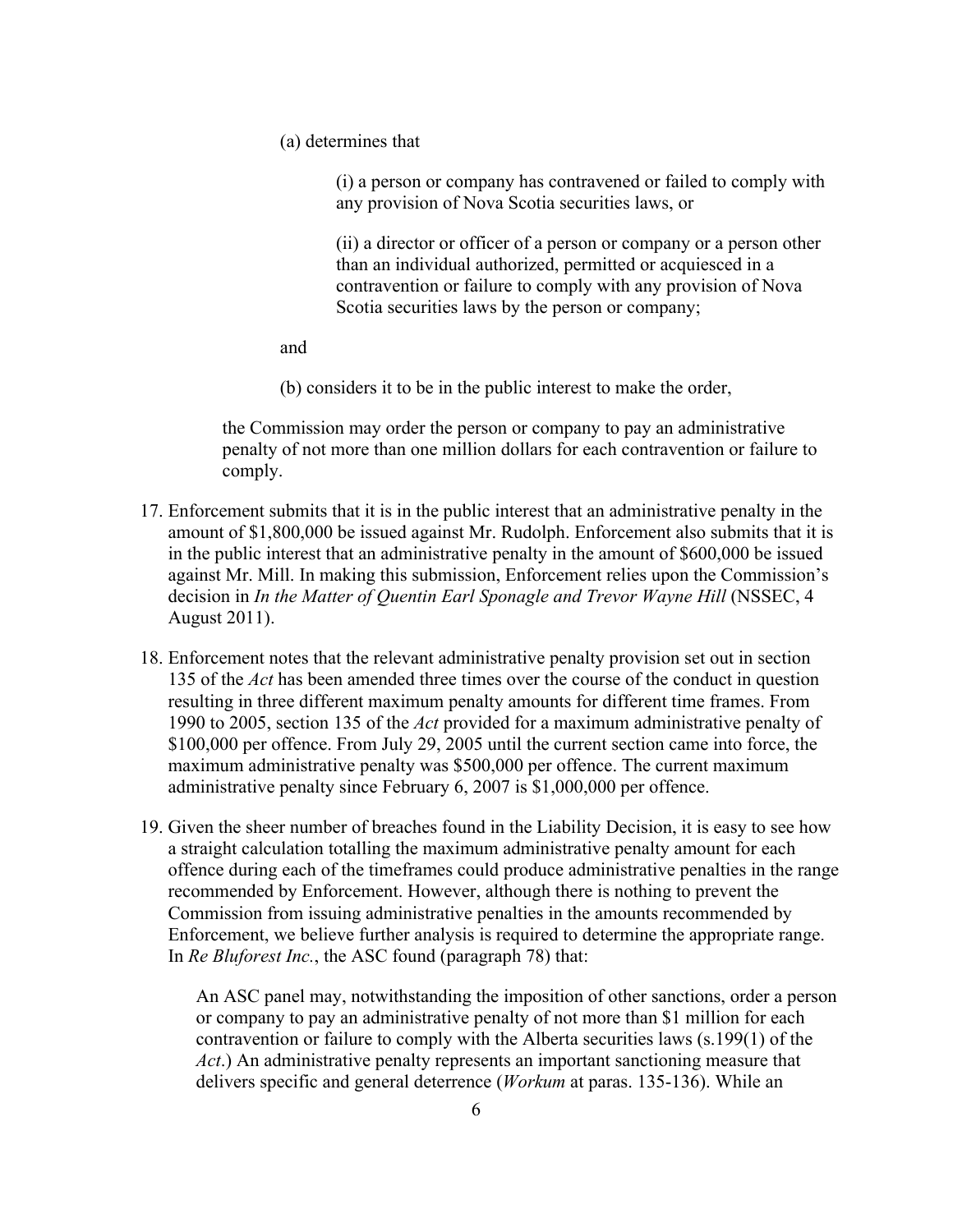administrative penalty should not be so low that it amounts to nothing more than another cost of doing business (*Alberta Securities Commission v. Brost*, 2008 ABCA 326 at para. 54) the amount must be proportionate to the offence, and fit and proper for the individual offender", after taking into account any disgorgement order (Walton at para.156). In *Maitland Capital Ltd.* v. *Alberta (Securities Commission)*, 2009 ABCA 186 (at para 21), the Alberta Court of Appeal observed that "[i]f sanctions under this legislation are so low as to communicate too mild a rebuke to the misconduct, or perhaps a licensing fee for its occurrence, the opposite to deterrence may result".

- 20. Accordingly, the default amount of administrative penalty is not the maximum administrative penalty available. The Panel must ensure that any administrative penalty issued is sufficiently high to act as a deterrent for similar activities in the future, proportionate to the offences in question and fit proper for the Respondents.
- 21. In *Meharchand (Re)*, 2019 ONSEC 7, 2019 CarswellOnt 1504, where the respondents had raised CDN \$1.5 million and US \$140,000, Staff requested a penalty of between \$500,000 to \$700,000 "due to the seriousness of the breaches and the fact that the breaches, including the fraud, occurred over a prolonged period of time." In rendering its decision of the appropriate sanctions and penalties, the Ontario Securities Commission surveyed six other penalty decisions in concluding that an administrative penalty of \$550,000 was at the high end of the reasonable range for the administrative penalty due to certain aggravating factors.
- 22. In *Re Bluforest Inc*., the ASC stated (paragraph 78):

The Commission has stated on previous decisions that the purpose of the administrative penalties is to "deter the particular respondents from engaging in the same or similar conduct in the future and to send a clear deterrent message to other market participants that the conduct in question will not be tolerated in Ontario capital markets." Thus, the Commission intends that administrative penalties will achieve both specific and general deterrence.

- 23. Mr. Mill and Mr. Rudolph raised an amount of money comparable to the amount raised by the respondents in *Meharchand (Re)* and, similarly, the Respondents committed serious breaches over a prolonged period of time.
- 24. We must also consider the impact of both the sanctions together with the administrative penalties we intend to order when determining the administrative penalty amount proportionate to the offences. We will order Mr. Rudolph to pay an administrative penalty of \$600,000 and Mr. Mill to pay an administrative penalty of \$400,000. The difference in the administrative penalty amounts recognizes that Mr. Rudolph was found to have committed an additional serious violation.

#### *Disgorgement*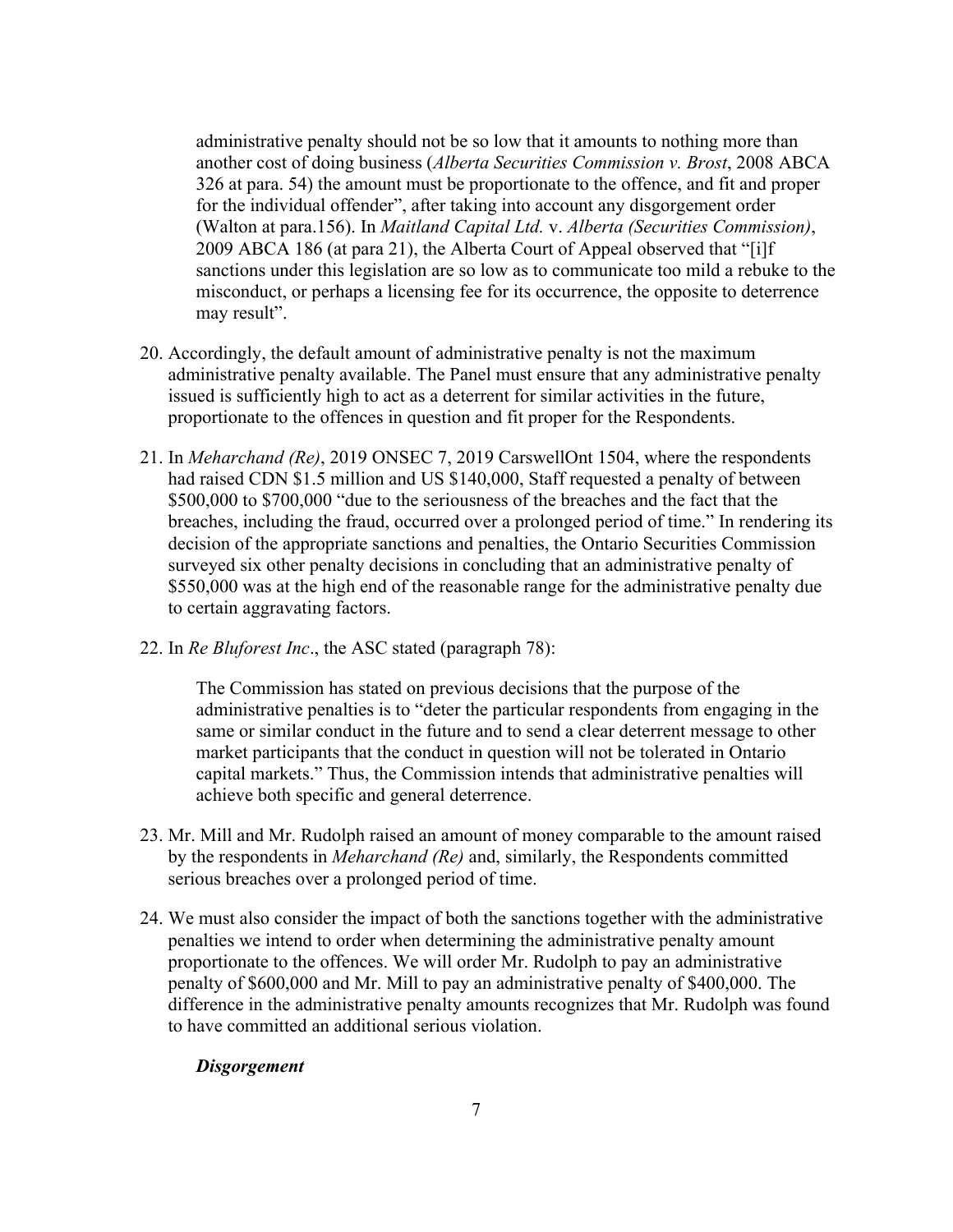- 25. Disgorgement is a sanction separate and apart from an administrative penalty. Section 134(1)(da) of the *Act* provides that where the Commission, after a hearing, finds that someone has not complied with Nova Scotia securities laws, and where the Commission considers it in the public interest, the Commission may then order the person to disgorge to the Commission any amounts obtained as a result of the non-compliance. Accordingly, the Commission may consider whether disgorgement is appropriate in addition to an administrative penalty.
- 26. In *Re Bluforest Inc.*, the ASC states (at paragraph 84):

As discussed in *Fauth*, a disgorgement order provides an additional element of specific and general deterrence by removing the incentive to profit from one's misconduct (para. 77). The accepted analysis considers (a) whether a respondent directly or indirectly obtained amounts (or avoided any payments or losses) from the misconduct, and (b) whether it is in the public interest to make a disgorgement order. (Emphasis added.)

- 27. The Liability Decision establishes that Mr. Rudolph and Mr. Mill profited directly or indirectly from the amounts obtained from witnesses through the fraudulent CanGlobe scheme.
- 28. Enforcement acknowledges that disgorgement is an additional sanction which may be ordered by the Commission but submits that it is not necessary to consider it in these circumstances. Respectfully, we disagree with Enforcement's position on disgorgement and our reasons are set out below. In any event, an administrative penalty that equals the total amount of the money taken from investors by fraudulent means under the CanGlobe scheme plus an administrative penalty in the \$500,000-\$700,000 range runs the danger of being a thinly veiled attempt to include the disgorgement amount within the administrative penalty to avoid addressing the potential issues related to retroactivity laid out in Enforcement's submissions. It is for this reason that we will address disgorgement under a separate heading.

## **Disgorgement**

- 29. The *Act* provides one section for what we will call remedies and another, separate section, for "administrative penalties". Section 134 provides a list of remedies that the Commission may award where the Commission considers it to be in the public interest. These are addressed in the *Sanctions* section above. There is also, however, the provision in s. 134(da) to disgorge to the Commission any amounts obtained as a result of the noncompliance.
- 30. Section 135 provides that the Commission may, where a person has contravened the *Act* and it is in the public interest to do so, order an "administrative penalty of not more than one million dollars for each contravention." The Commission in *Sponagle* interpreted the *Act* to authorize the application of administrative penalties in effect at the time of the offence, but not the administrative penalties in effect at the time of the finding of the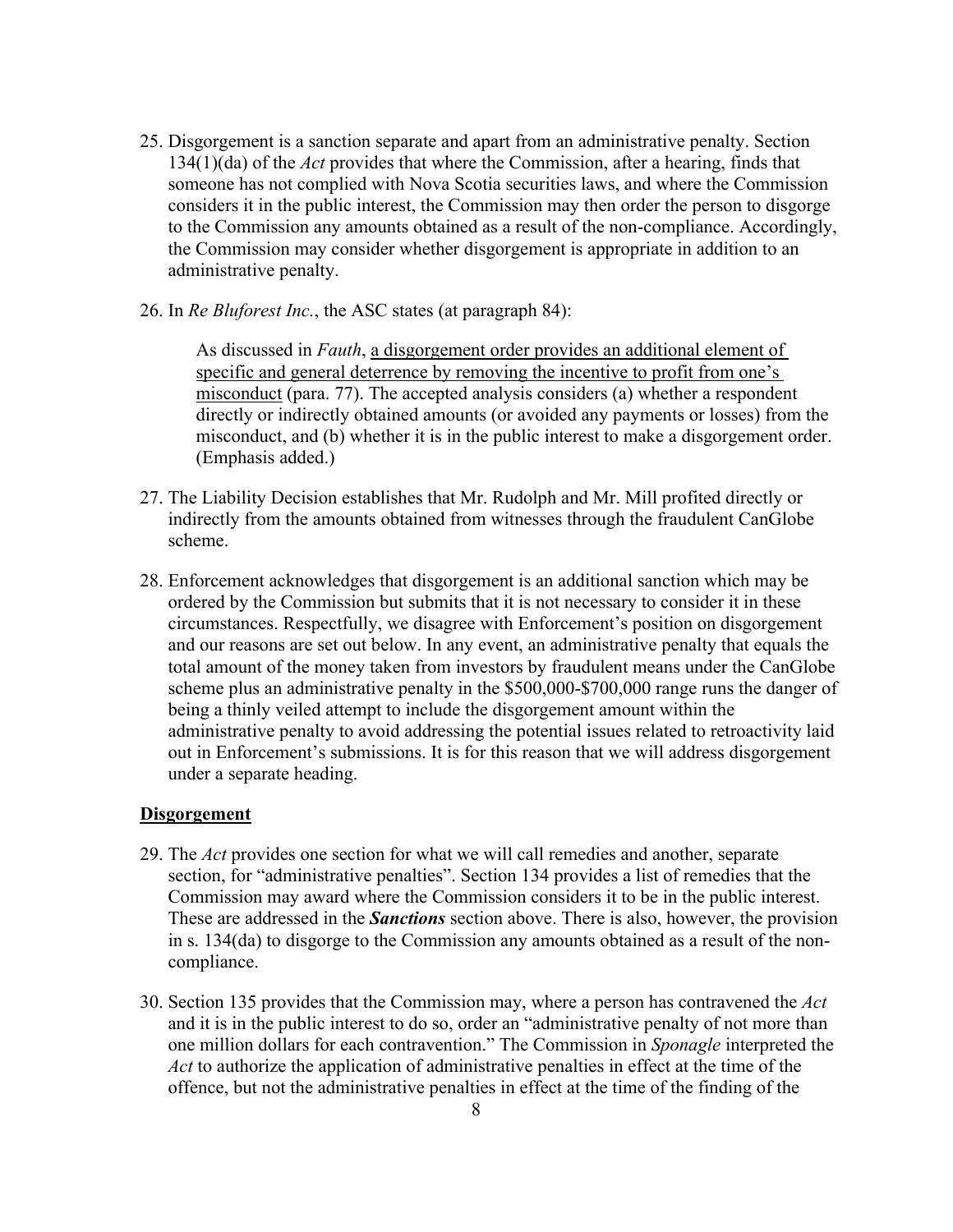contravention of the *Act.* In other words, the *Act* is to be understood as authorizing an order to the maximum amount of the administrative penalties in effect at the time of the contraventions rather than any increases in administrative penalties imposed by later legislation. This interpretation is also consistent with s. 11(i) of the *Canadian Charter of Rights and Freedoms* which provides that a person convicted of an offence is to have the benefit of the lesser punishment if the punishment for the offence has been varied between the time of commission and the time of sentencing.

- 31. The legislature passed s. 134(da) of the *Act*, the disgorgement provision, in 2012 (Stats. N.S. 2012, c. 34). On the evidence before us, Mr. Rudolph and Mr. Mill had discontinued their contraventions by January, 2011. Thus, Nova Scotia had no disgorgement provision when Mr. Rudolph and Mr. Mill were violating the *Act*. The Commission panel in *Sponagle* assessed administrative penalties without the benefit of it.
- 32. There is, however, a distinction between laws which are penal in nature and those which are intended to protect the public. We refer to the Supreme Court decision in *Brosseau v. Alberta (Securities Commission),* 1989 CanLII 121 (SCC), [1989] 1 SCR 301*. Brosseau*  says that a determination follows from an interpretation of the statute. The Court, in *Brosseau*, quotes a sentence from a *Canadian Bar Review* article by Elmer Driedger, *Statutes*: Retroactive, Retrospective, 56 Can. Bar Rev. 264 at page 275:

In the end, resort must be had to the object of the statute. If the intent is to punish or penalize a person for having done what he did, the presumption applies because a new consequence is attached to a prior event. But if the new punishment or penalty is intended to protect the public, then the presumption does not apply.

- 33. The issue arises then whether the Commission may make an order for disgorgement under s. 134(da) and whether the object of the amendment empowering the Commission to order disgorgement is to penalize or punish such as Mr. Rudolph and Mr. Mill or to protect the public.
- 34. In our view, while it may be said that ordering those found to have contravened the *Act* to disgorge the money they made through the contravention is punitive to them, we conclude that the object of the amendment was preventative and that we may order disgorgement.
- *35.* The legislature, in 2012, added the remedy of disgorgement to the powers of the Commission under s. 134. The legislature, we conclude, intends that disgorgement not be considered an administrative penalty under s. 135. Speaking positively, the legislature intended that disgorgement be part of what may be called the "regulatory" jurisdiction of the Commission. The legislature is presumed to know the law and so must be said to be aware of the distinctions made by the Supreme Court in *Brosseau.*
- 36. "Disgorgement" and penalty are different. A disgorgement is a means of depriving someone who has violated the *Act* of any gain obtained through it. Disgorgement only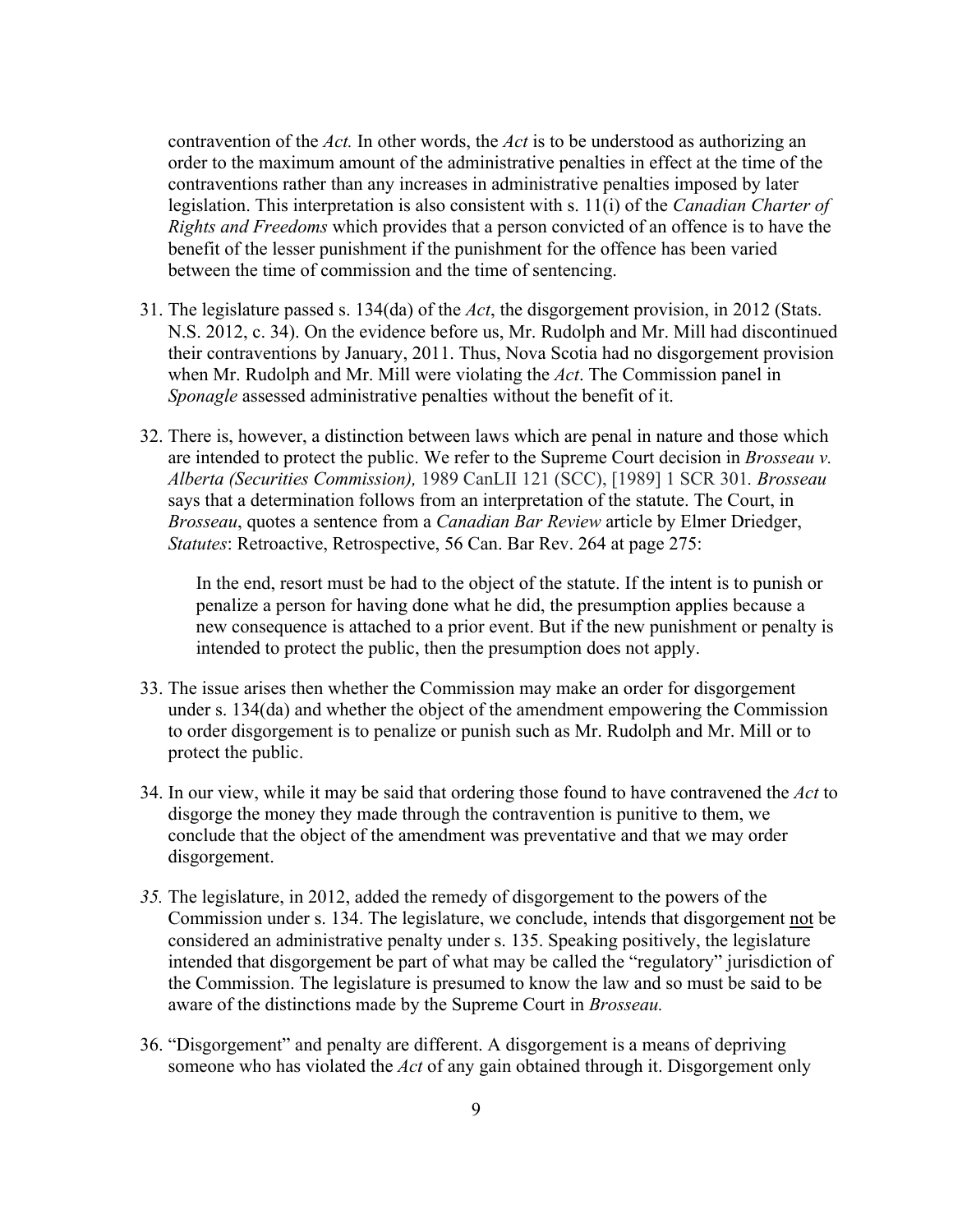serves to return the violator financially to the position he was in before the violation. There is no "penalty" in that.

- 37. The amendment enables the Commission to avoid mixing a step in a remedial process with the sanction which the Commission should impose by a penalty. A penalty can only be an amount in addition to a return of the gain. A return of the gain is not really a deterrent so much as a limited disincentive. A disgorgement, standing alone, would only mean that the violator's gambit had not in the end profited him, but would not serve as much of a message that the violator ought not to do it again. The added conceptual benefit is that one is not seeking disgorgement through penalty. The penalty becomes pure and is not adulterated by obtaining a disgorgement indirectly through a penalty what could not previously have been obtained directly.
- 38. Thus, we will order Mr. Rudolph and Mr. Mill, each to pay one-half of the net amounts they inveigled from the witnesses. We accept the figure of \$870,410 as calculated by Enforcement. Mr. Rudolph and Mr. Mill actually managed to extract slightly more than \$1,400,000, but one witness had obtained security for his investment and was repaid his principal in full. Many other witnesses received small repayments over time. Each of Mr. Rudolph and Mr. Mill will be ordered to disgorge \$435,205 to the Commission.

#### **Rudolph Submissions**

- 39. Mr. Rudolph, in his submissions, simply makes no reference whatsoever to the testimony of the many witnesses who testified to his abuse of their trust in him. He accepts no responsibility. Instead, he says that the violations of the *Act* he has been found to have committed are entirely the fault of Mr. Mark David and staff of the Commission through their connection with the notorious litigation involving Knowledge House Inc. (Knowledge House). (Mr. David, it will be recalled, is the lawyer who became involved in the machinations of Mr. Rudolph and Mr. Mill and came to be disbarred for it). Mr. Rudolph, in sum, asks the Panel to accept that he was the victim.
- 40. Mr. Rudolph also reiterates arguments made by him and on his behalf during the proceeding. He submits there was "no underlying security" (paragraph 9) and there was no trade "in securities in any way shape or form". He says that, in fact, he was simply obtaining "small business loans".
- 41. He represents, as a further excuse, that he was not aware that he was dealing in "securities" and professional advisors never suggested to him that he was. We dismissed these submissions earlier in this Sanction Decision.
- 42. Mr. Rudolph also argues in mitigation that Mr. David's failures and the Knowledge House matter have been devastating to him financially and personally. He says his home was foreclosed upon and his car repossessed. He says he has had constant anxiety, depression, social isolation, and relationship breakdowns for many years. He says he has suffered enough and should be assessed an administrative penalty no greater than \$10,000.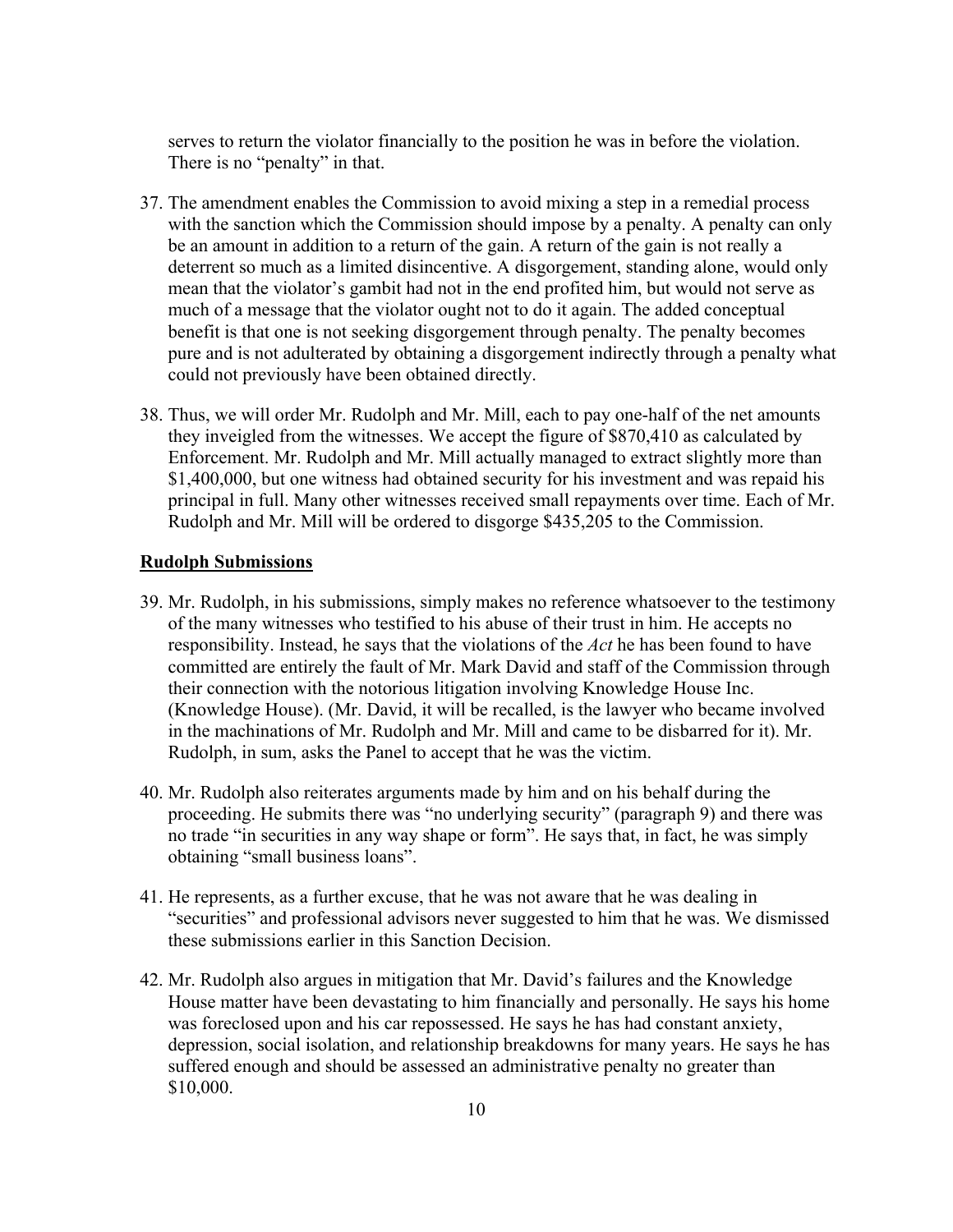43. Mr. Rudolph gave no evidence. The Panel has, for example, nothing on the record to say how he got into financial difficulties. He made many statements in his submission that Enforcement would likely relish challenging, but the more fundamental difficulty is that, true or not, the statements and the arguments are irrelevant. We addressed the Knowledge House argument in the Liability Decision. We repeat that none of the witnesses had anything to do with Knowledge House and none made any significant mention of it in their evidence. Knowledge House forms no part of the allegations against him.

# **Mark David**

44. Mr. Rudolph says he took money from the witnesses only because of Mr. David's assurances and representations and that these assurances and representations "did not come to fruition is not my fault and Mr. David's failures should not and cannot be attributed to me ..." He reiterates this argument throughout the 21 pages. He says, for example:

30. Based **SOLELY** on Mr. David's legal assurances and representations, I contacted family and friends to assist the group. The legal assurances were the **ONLY** reason for the loans. [Emphasis in original.]

- 45. There is little evidence before us of Mr. David's engagement with Mr. Rudolph. Mr. Rudolph and Mr. Mill did not testify so there is, of course, none from them. It is not even clear that there was a solicitor-client relationship between Mr. Rudolph and Mr. David. The Nova Scotia Barristers' Society decisions in discipline of Mr. David mentions Mr. Rudolph once as the recipient of a large sum of money from Mr. David's trust account. Commission staff at the time made a note of a conversation with Mr. David's own lawyer which records "Mr. David did not act for Mr. Rudolph but may have represented one or more of the CanGlobe companies..." (Liability Decision at paragraph 214)
- 46. A few of the witnesses met Mr. David or received copies of correspondence from him, but many of them only heard of him through press coverage of various legal proceedings or his name only in passing. They all said they relied on Mr. Rudolph and Mr. Mill. There is little evidence that any of the witnesses relied on Mr. David at all. Mr. Rudolph's inflation of Mr. David's role now in mitigation has little credibility. Although, again, there is no evidence, Mr. Rudolph may have been duped by Mr. David, it was Mr. Rudolph who duped the witnesses. It was he who played them for suckers, not Mr. David. That Mr. Rudolph may have been duped by Mr. David is no reason in fact or law to view his violations of securities law and his frauds less seriously.

## **Knowledge House**

47. Mr. Rudolph says he maintained a margin account with the National Bank of Canada. He says that in late 2001, National Bank sued him for "margin debt related to shares I owned that had lost value." It is not clear whether the shares he owned were in fact shares of Knowledge House, but he says that ensuing litigation consumed his time and his resources. He says that if an agreement in June 2005 had not been made between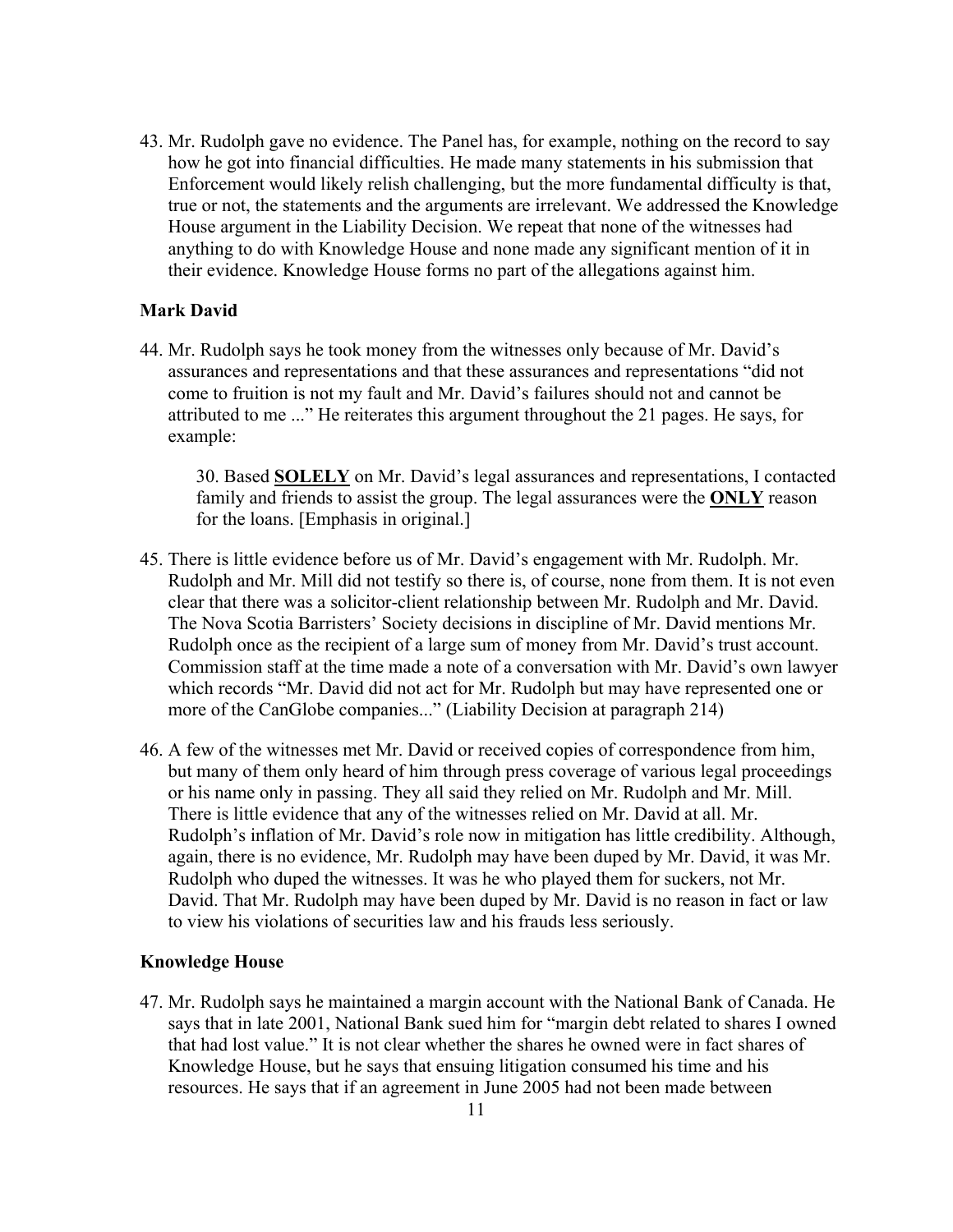Compliance and Enforcement staff of the Commission and National Bank to hold a settlement agreement arising out of Knowledge House securities transactions confidential and in escrow, then his own litigation with National Bank would have settled. Then, he says, he would have been able to complete his business deals "and there would have been no prior or future financial obligations to family or friends". He says he could have used his own funds had he "decided to become involved with CanGlobe" and there would never been any criminal proceedings against him nor these proceedings either. Mr. Rudolph refers us to the 150-page, 465-paragraph opinion of the Court of Appeal in *National Bank Financial Ltd. v. Barthe Estate,* 2015 NSCA 47 (hereinafter "*Barthe*"). He concludes:

62. But for the egregious actions described herein, I could have settled my lawsuit with the bank and would have had my own funds, finalized the business dealings I had at that time and eliminated the need of assistance in any form from family and friends.

- 48. Mr. Rudolph seems to be saying that the then-Director of Enforcement was at fault for entering into the settlement agreement with National Bank. While the Commission may be said to have been critical of the then-Director's agreement to hold the settlement agreement with National Bank in escrow (see *In the Matter of Kenneth G. MacLeod, and Calvin W. Wadden; and In the Matter of an Investigation in Respect of Knowledge House*  Inc., and In the Matter of the Motions of Daniel F. Potter, Knowledge House Inc., *Kenneth G. McLeod and Calvin W. Wadden* (17 April 2012, amended 30 September 2012), the issue in *Barthe* was National Bank's failure to disclose the settlement agreement as a part of the discovery process in litigation involving the parties to the appeal. The settlement and escrow agreement were fundamental to the Court of Appeal's findings, but the propriety of the agreement itself was not an issue before the Court of Appeal. We know of no finding that the then-Director is liable to anyone for whatever it may be said to have done or even that the then-Director, beyond a difference of opinion, may be said to have erred. Mr. Rudolph might, we suppose, have produced the evidence to prove the then-Director was at fault and caused the consequences he alleges, but he chose not to. We certainly cannot, at this late stage, make any such findings in mitigation of Mr. Rudolph's own conduct.
- 49. Mr. Rudolph, having decided that the then-Director was at fault, leaps to the conclusion that the settlement agreement being held in escrow was the source of all his woes including the taking of money from the witnesses through fraud and the proceedings emanating from the fraud before us. He said in argument during the hearing that we ought not to proceed at all because of the settlement agreement and now, given that we did proceed, that any sanction ought to be mitigated by it.
- 50. We reiterate that Knowledge House played no part in the evidence before us. We have no evidence before us that the escrow agreement *per se* was wrongful. We have no evidence before us the escrow agreement led to his financial failure. We have no evidence before us that could lead us to conclude that the failure to disclose the settlement and escrow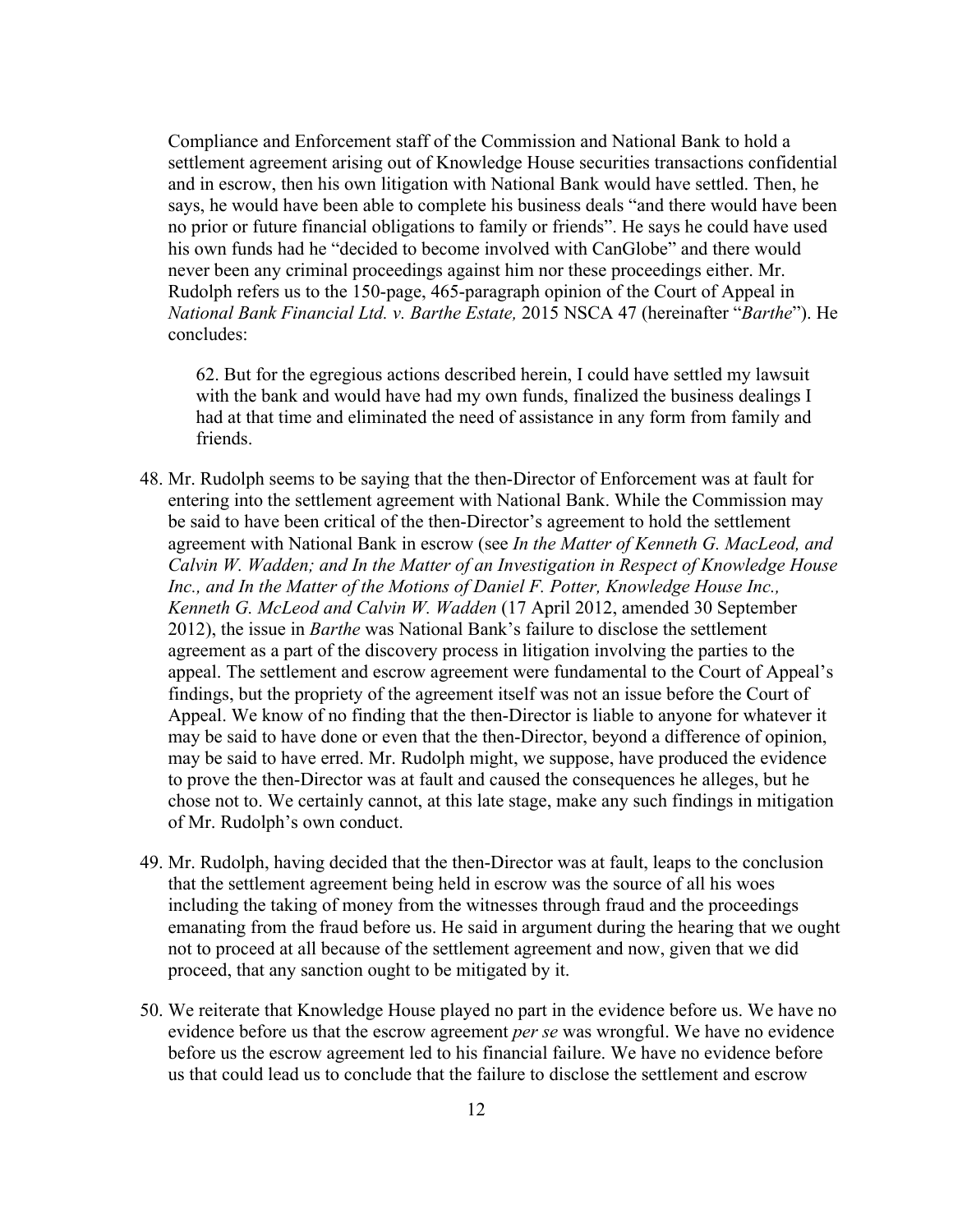agreements caused or justified his taking of money from the witnesses. It has to be said, indeed, that there is no logical connection between the settlement and escrow agreements and his frauds that could possibly explain let alone justify them. The simple facts remain that he defrauded the witnesses. That he himself, if indeed it is true, suffered losses because of his stock speculation and the manipulation of share prices may be ironic but it is, in our view, no more of an excuse than simple greed.

51. Secondly, the Court of Appeal in *Barthe*, as if it were aware that the Knowledge House proceedings were being invoked in other matters, was at pains to say:

[10] I wish to emphasize that this decision *only* deals with the matters which form the subject of these three appeals. Readers are cautioned that nothing in this judgment should be taken to reflect upon any other proceedings or settlements, whether completed, abandoned, or ongoing, between or among parties who are not participants in these appeals.

52. Mr. Rudolph has asked that this Sanction Decision be held in abeyance for 30 days to provide time for him to appeal and then, if he appealed, held in abeyance until the appeal was resolved. He argues an analogy with the decision of the Commissioner noted above in the Knowledge House litigation. We cannot accede to his request. These are public proceedings and our decisions are public – immediately. Mr. Rudolph would have us do what he fulminates against in his own submissions: sit on a resolution. In any event, the disclosure of the settlement agreement was precisely the issue dealt with by the Commission in its earlier decision in the Knowledge House matter. Disclosure would have made the whole argument moot and deprived a party of an effective appeal and so the Commission directed its decision be held in abeyance. That decision bears no similarity nor precedent for the withholding of a publication of a routine decision of a judicial body.

## *Costs*

- 53. In addition to the sanctions and administrative penalties, Enforcement seeks an order for costs in the amounts of \$52,000 from Mr. Rudolph and \$17,500 from Mr. Mill. Section 135A provides that "the Commission may, after a hearing, order a person or company convicted of an offence or against whom an order has been made pursuant to Section 133, 134 or 135, such costs not exceed the costs prescribed in the regulations".
- 54. The ASC observed in *Gold-Quest International Corp., Re* 2010 ABASC 278 at paragraph 54:

An order for payment of costs under section 202 of the *Act* – which is not a sanction – is directed at the recovery of costs incurred by the Commission in conducting enforcement proceedings related to a market participant's contravention of the Alberta securities laws or conduct contrary to the public interest. A cost order is also a mechanism by which the Commission can promote procedural efficiency in the conduct of the enforcement proceedings. It is generally appropriate that, when a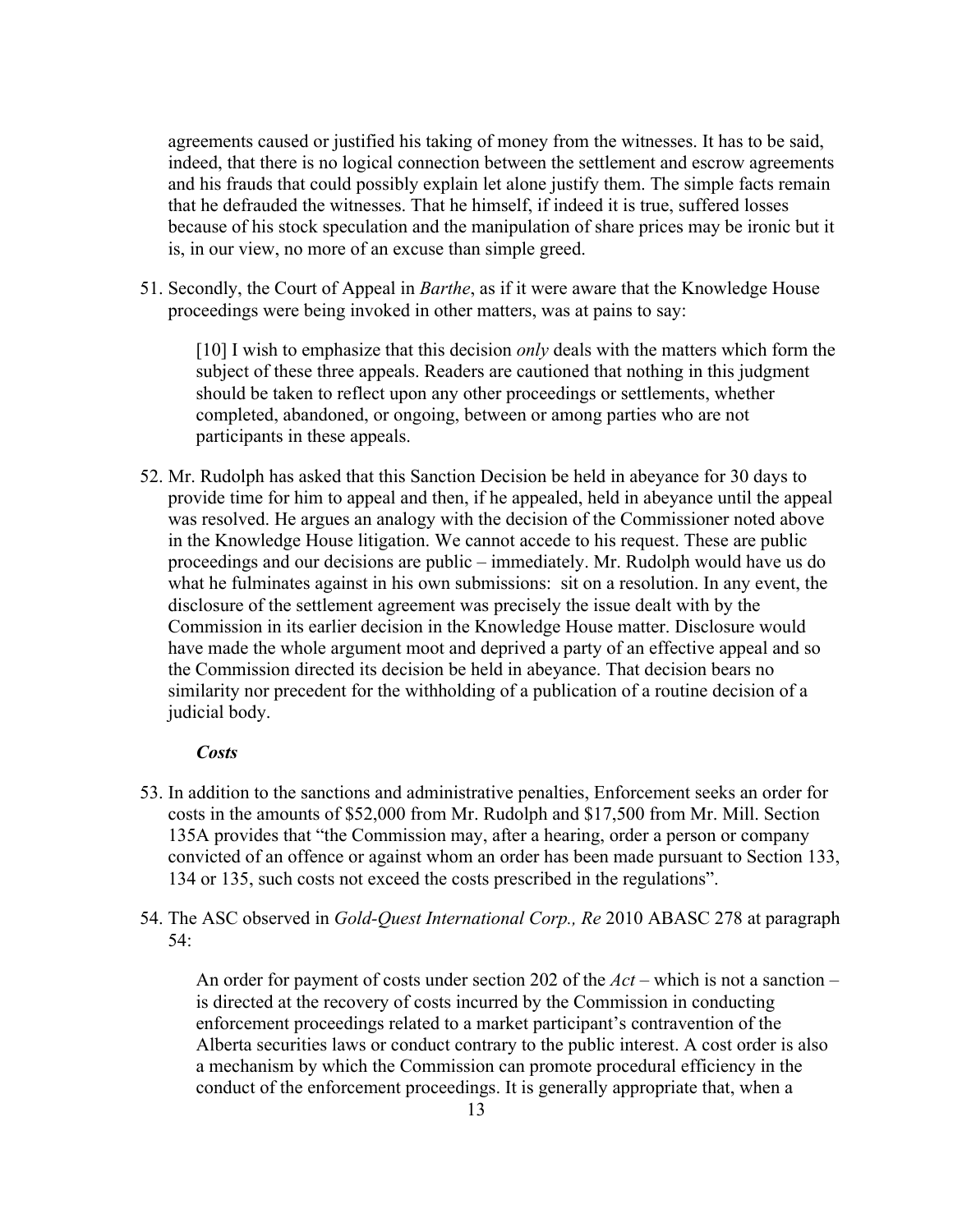respondent has been found to have contravened Alberta securities laws or acted contrary to the public interest, the respondent be required to pay at least a portion, of the costs of the investigation and hearing that led to such finding or findings. One of the factors we consider when determining the amount of the costs incurred that ought to be paid by the respondent is the extent to which the respondent facilitated or impeded an efficient investigation and hearing process. An order or orders resulting in full recovery of costs, within the parameters set by the Alberta Securities Commission Rules (General), might be appropriate where, for example, the conduct of the respondent or respondents in no way contributed to the efficient resolution of an enforcement proceeding. Furthermore, ordering joint and several responsibility for costs might be appropriate where, for example, the conduct of multiple respondents relevant to an investigation and hearing was sufficiently similar.

55. None of the Respondents made submissions on the issue of costs. Our Liability Decision establishes that the Respondents have been found to have contravened the *Act* and acted contrary to the public interest. We also find that both Mr. Rudolph and Mr. Mill failed to facilitate and impeded an efficient investigation and hearing process. The Respondents, in equal measure, failed to contribute to the efficiency of the investigation and proceeding. They are jointly and severally liable for the full amount of the costs.

## **Conclusion**

56. For the above reasons, we will order that:

- a. Pursuant to section 134(1)(a)(i) of the *Act*, each of the Respondents shall comply with Nova Scotia securities laws;
- b. Pursuant to section 134(1)(b)(ii) of the *Act*, the Respondents shall permanently cease trading in any securities and derivatives;
- c. Pursuant to section 134(c) of the *Act*, the exemptions contained in Nova Scotia securities law shall not apply to the Respondents permanently;
- d. Pursuant to section 134(1)(d)(ii) of the *Act*, each of Rudolph and Mill are prohibited permanently from becoming or acting as a registrant, investment fund manager, or promoter;
- e. Pursuant to section 135 of the *Act*, Rudolph shall pay an administrative penalty to the Commission of \$600,000;
- f. Pursuant to section 135 of the *Act*, Mill shall pay an administrative penalty to the Commission of \$400,000;
- g. Pursuant to section 134(1)(da) of the *Act*, Rudolph and Mill shall each disgorge the sum of \$435,205; and